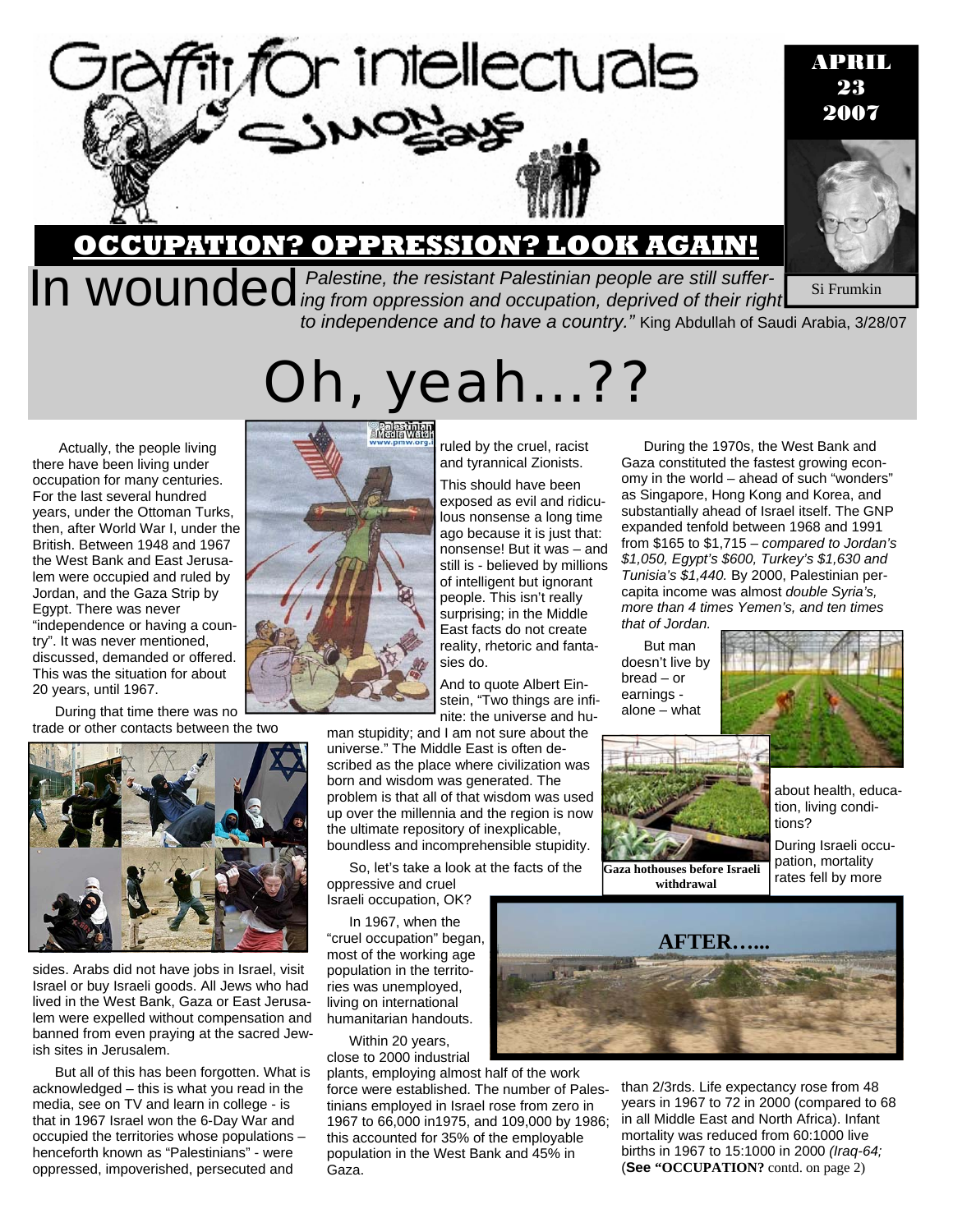## **OCCUPATION? OPPRESSION? LOOK AGAIN! Continued from page 1**

*Egypt – 40; Jordan – 23; Syria – 22).*

 In 1986, 92.8% of West Bank and Gaza had electricity around the clock as compared to 20.5% in 1967; running water in dwellings: 85% in 1986 and 16% in 1967; gas ranges: 83.5% in 1986 and 4% in 1967.

 The number of school children grew by 102%, number of classes by 99% while the population grew only by 28%! By 1990, there were 7 universities where there were none before and illiteracy dropped to 14% of adults (*Morocco-69%; Egypt – 61%; Tunisia – 45%; Syria – 44%).* 

And so on, and so forth – life was better, people were healthier and better off – so what's the problem, you may ask? Is this what a cruel and oppressive occupation is?

And how have things changed since the current *intifada* began?

Here is a quote by Salam Fayyad, the minister of finance in the Palestinian unity government in a L.A.Times column on



**disposal, schools, hospitals...** 

March 31, 2007: "*Today, almost two-thirds of the Palestinian population lives in poverty, with per-capita income at 60% of its level in 1960."* So wasn't it stupid to kill the Israeli goose that was laying gold eggs for the Arabs?

Well, if you believe Einstein, human stupidity can be infinite, especially in the Middle East. In a recent article I quoted the joke about the man who is upset that his neighbor has a cow and he doesn't. He asks God for help? When an angel shows up and asks if he would like God to give him a cow he scoffs: "No. Just kill the neighbor's cow, OK?" The joke is much more sad than funny because it is so very true.

There was a recent "feces tsunami" in Gaza. A sewage reservoir collapsed and flooded the area. People drowned in their own feces because the system hadn't been repaired or maintained. I now expect a campaign to blow up Israeli waste processing plants in retribution. I also am sure that the offer of help from the Israeli army will not be accepted or appreciated, and



**Gaza terrorists shelling Israel—lots of money for rockets...** 

that expensive weapons, rockets, antitank mines and explosive devices will continue to be purchased while the population drowns in its own toxic waste.

Another recent evidence of infinite stupidity is the destruction of hothouses built and managed by Israel that provided flowers and fruit for export to Europe and elsewhere. They were purchased by wellmeaning American Jews and transferred to the Palestinians in pristine condition only to be destroyed, mutilated and stripped when the Israelis withdrew.

Israeli withdrawals and corrupt self-rule brought the conditions almost all the way back to where they were prior to 1967, when occupied by their Arab Muslim brothers. Currently, a major complaint by Palestinians and their supporters is that Israel will not permit Gaza's sewage flood - no money for sewage them to freely work in Israel where they tend to blow up innocent Jews. Hardly anyone asks how they coped during the time when not one Arab from the territories worked in Israel, enjoyed Israeli medical help, or attended Israeli universities.

> No one asks why Jews are not allowed to live, work and provide jobs in Arab territories – it is taken for granted that this is so obvious that it needs not be discussed. And there is international criticism when Israel builds a fence to protect its citizens from suicide bombers and uses foreign workers from Africa, China and Philippines to replace the Palestinians who had overwhelmingly elected a terrorist organization to lead them.

It is sad indeed that the Arabs appear to prefer losing the cow they already had, in fact, one that was given them by Israel, in order to, at any cost, destroy the Israeli cows.

Einstein was right. Human stupidity is infinite.  $Ω$ 

## **Some are more equal... Continued from page 4**

showed the soldier's religion; a Jew had an "H" for "Hebrew" – the Red Cross never went there. And the Jewish GIs at Berga and elsewhere were starved and worked to death. (For more info you can Google "*Berga*") I guess some American soldiers also were more equal than others.

Currently, the International Red Cross visits Guantanamo to make sure that the conditions there are humane, that prisoners have access to legal advice, prayers, medical care, physical exercise and a choice of menus that are meticulously prepared to conform with religious requirements – they can have regular or vegetarian or vegetarian with fish!

The Red Cross also regularly visits Israeli prisons to make sure that imprisoned terrorists – who had been tried and found guilty in open court - are treated humanely and are visited regularly by their families.



This is only fair and just. But why isn't this standard applied to prisoners of Islam? And why isn't the Red Cross calling for U.N. sanctions, why is there no pressure from the public, the

media, from civilized nations?

I don't mean to imply that Red Cross is an anti-Semitic organization. Yes, the Red Star of David – *Magen David Adom* - is still not recognized as an international symbol unlike the Red Cross and the Red Crescent. The Magen David is not quite equal but recently, after much deliberation, the organization accepted a Red Crystal – sort of a rectangle with its point down - as a substitute for the Magen David.

But all this may be just a coincidence and any day now the world will react. The **American** Red Cross and the U.S. government will stop giving money to this hypocritical international body, the U.N. will call for openness in the treatment of Israeli prisoners, and Israelis will be allowed to help saving lives in disasters all over the world – at this time they are doing it anonymously – under the banner of a Red Star of David.

Are you laughing yet? Ω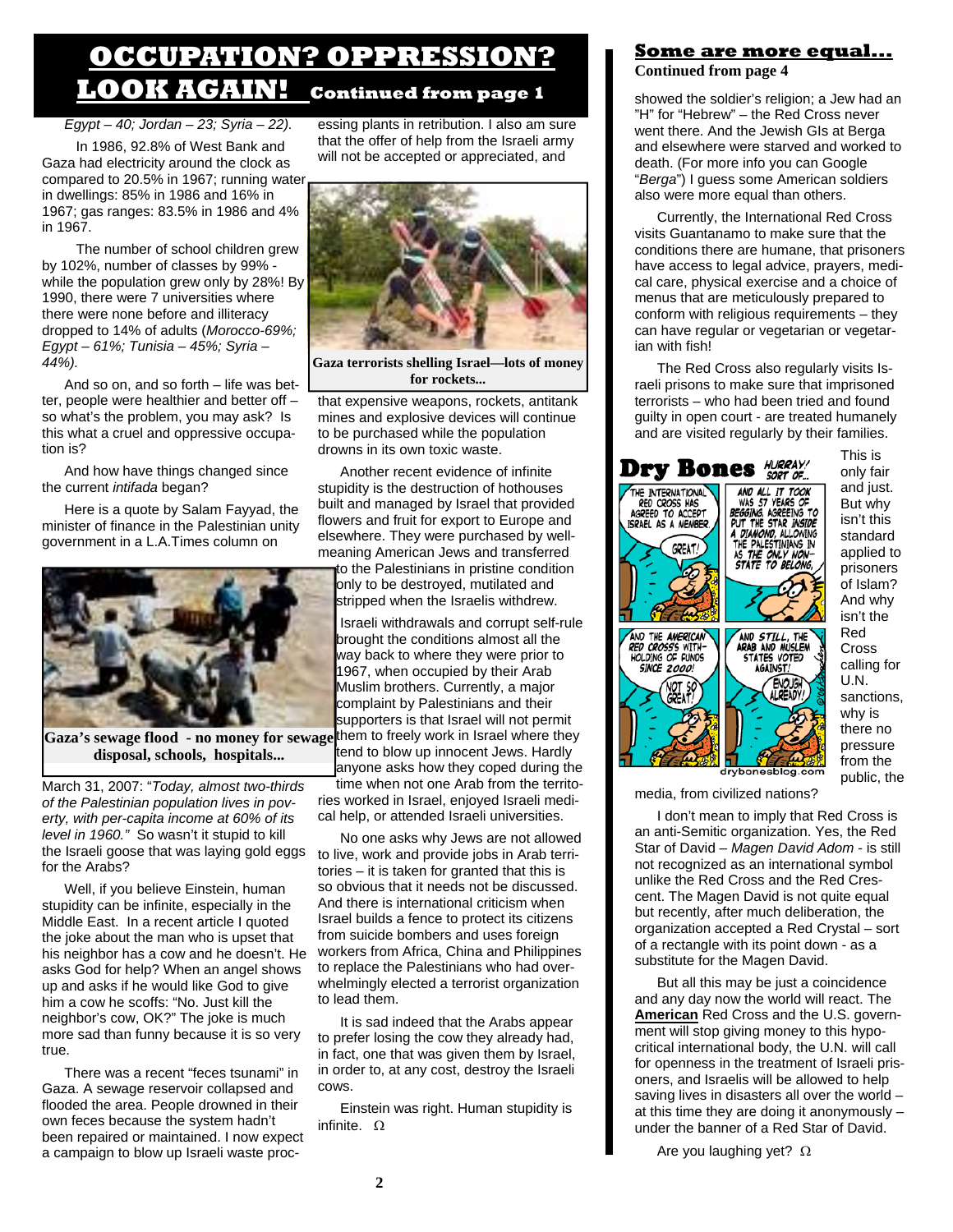# **CAPITULATION**

## **The neverending process. By Saul Singer, Jerusalem Post, February 22, 2007**

It must be hard to be Condoleezza Rice. Being the umpteenth envoy assigned to bang your  $\mathbf H$  must  $\mathbf h$ hold up the flimsiest straw — last week, the fact of a meeting — and call it progress.

One wonders if she and other top diplomats who, with great sincerity, dedicate themselves to this thankless task, ever consider

that they may be on the wrong track. Not regarding the goal of peace, or even the twostate vision, but with respect to the underlying paradigm on which all such diplomacy is based.

Rice is operating on a straightforward assumption: Palestinians are not embracing peace because they don't believe it is possible, or that it is attractive enough. The West's task, then, is to draw

with increasingly vivid colors the "political horizon" that is the Palestinians' for the asking.

From Rice's point of view, the situation must seem quite absurd. She must ask herself, don't the Palestinians realize that if they just stop "struggling" they can have the state they are struggling for? Perhaps she wonders: why don't Israelis see that, if they just put their cards on the table, the Palestinians are exhausted and ready for a deal?

The assumption is that both sides want the same thing, yet are too hampered by historical baggage to take the other side's yes for an answer. But what if this assumption is wrong?

This reigning hypothesis is unconsciously based on a misunderstanding of the Arab side. As hard as it is for us to comprehend, we must accept that in the Arab mind, peace with Israel — far from success — still represents capitulation, humiliation and defeat.

Since the 1967 war, which ended with U.N. Security Council Resolution 242 establishing "land for peace" as the paradigm for ending the conflict, the West has assumed that the Arab world in fact favors such a deal. We tend to forget that in 1967, the Arab states were about to invade and destroy Israel, which at that time did not control a single grain of the West Bank, Gaza, and even East Jerusalem.Resolution 242 essentially said to the Arabs, "you wanted to destroy Israel, you lost, so now make peace and be happy you are getting the land you just lost back." Though the Arabs were defeated and weak,

they said no.

Now, Israel is militarily and economically much stronger than it was in 1967. Even dip-

lomatically, just about all the countries that broke relations with Israel during the 1973 Arab oil boycott have restored ties. The U.N.'s "Zionism is racism" resolution, passed in 1975, was revoked in 1991.

Given this strength, it is not crazy for the West to keep trying the waters, hoping that the Arab world is ready to give up its century-old refusal to accept any Jewish state, however minuscule. What makes no sense is to forget that the Arab-Israeli peace that is a shining prize in Western eyes would be a source of shame and mourning for much of the Muslim world.

A poll taken a few months ago in Egypt, Saudi Arabia, Jordan, Lebanon, Morocco, and United Arab Emirates — all considered moderate Arab states — found that the most admired leaders there were, in order of popu-

larity: Hezbollah's Hassan Nasrallah, French President Jacques Chirac, and Iranian President Mahmoud Ahmadinejad.

In 2004, when people in these same countries were asked why the US had invaded Iraq, the answers were perhaps even more revealing. "Controlling oil" and "protecting Israel" were cited by a large majorities, with "desire to dominate the re-

gion" and "weakening the Muslim world" named by slightly smaller majorities.

In Western eyes, peace is so obviously desirable that the idea that it could be seen negatively is rarely considered. But try, for a moment, to look at the situation through Arab eyes. Peace would be the ultimate ratification of Israel's existence. It would be seen as an abject surrender to the West's bid to dominate the Arabs.

In October 1995, when Yitzhak Rabin was prime minister and Oslo was in its heyday, Nizar Qabbani, the most popular poet in the Arab world, mourned the accords thus: "In our hands they left / a sardine can called Gaza / and a dry bone called Jericho / ...they gave

us a homeland smaller than a single grain of wheat / a homeland to swallow without water like aspirin pills..."

Today, Hamas leaders openly say that their dreams of Israel's destruction are closer to fruition than any time since 1967. They see the struggle as not only, or even primarily, one of military strength, but of legitimacy. And if it is suddenly and increasingly more legitimate to speak of a world without Israel, why should the Arabs, at this very moment, throw in the towel?

In this context, what we think of as a "political horizon" designed to tempt Arabs has the opposite effect. How does dressing up defeat make it more tempting?

Unfortunately, there is no direct way to change the fact that, to the bulk of Arab opinion, peace equals capitulation. All that can be done is to tip the scales of inevitability: from a world where it seems that Israel can be waited out, to one in which Israel is not only

> growing in strength but in legitimacy. It may be counterintuitive,

but the Palestinians' many allies who think they are promoting peace by vilifying Israel are doing the opposite. The same goes for Western governments who assume that "evenhandedness" advances peace.

The most pro-peace policy is the one that most convinces

the Arabs of Israel's permanence. Even the U.S. is far from such a policy, since it will not routinely reject the currently favored backdoor means to Israel's destruction, the Palestinian demand for a "right of return" to Israel.

When it comes to a "political horizon," the problem is not that the Arabs cannot see a Palestinian state, but that they can see a Jewish one. The Arab world will settle for a Palestinian state only when it is convinced of the permanence of Israel.

*— Saul Singer is editorial page editor of the* Jerusalem Post *and author of the book,*  Confronting Jihad: Israel's Struggle & the World After 9/11*.*